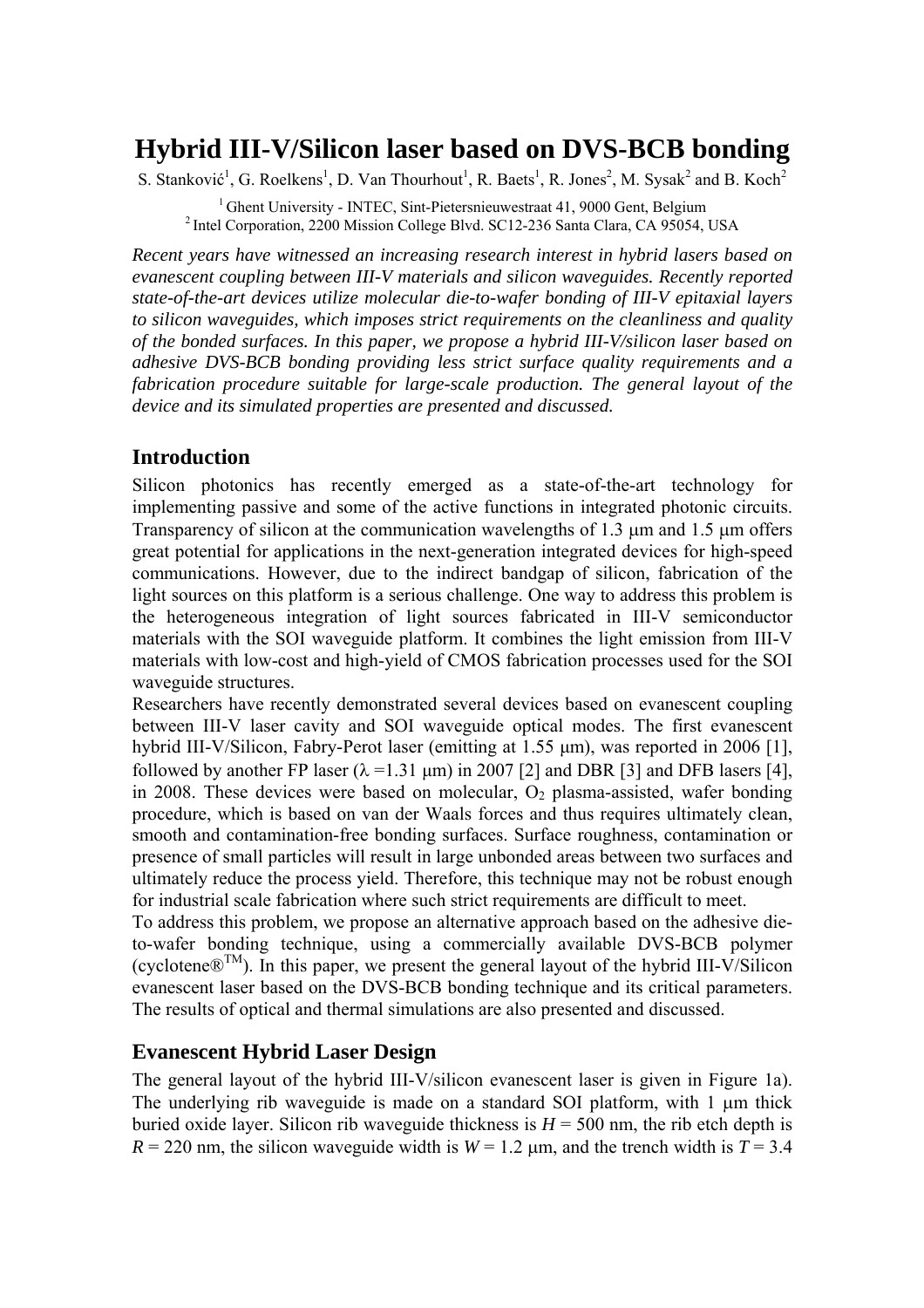µm. The epitaxial III-V structure is bonded on top of the SOI waveguide, using a spincoated DVS-BCB adhesive layer. It comprises the n-type InP spacer layer and the mesa structure on top of it. The mesa is made of the multiple quantum well (MQW) region (8 InGaAlAs-based QWs and 9 barriers, emitting at  $\lambda = 1.3 \mu m$ ), carrier blocking (CB) layer, a separated confinement heterostructure (SCH) layer, a p-type InP top cladding layer and an ohmic contact. **Anode (Au)**



Figure 1. a) Evanescent III-V/silicon hybrid laser cross-section (device without thermal via); b) Crosssection of the hybrid III-V/silicon laser with a thermal via.

To achieve an effective evanescent coupling between the modes supported by the III-V region and the underlying SOI waveguide, the distance between the III-V active layers and the SOI waveguide must be sufficiently small. The goal is to design a device having its fundamental hybrid mode predominantly confined within Si waveguide, with only a fraction of its power within MQW active region. Thus, no additional coupling (using a taper, for example) is necessary, as the bulk of the optical power leaving the laser is already confined within the Si waveguide. Confinement factor for the fundamental mode within Si waveguide ( $\Gamma_{\text{Si}}$ ) of around 70% is considered sufficiently high for this purpose, while the confinement factor within MQW active regions ( $\Gamma_{\text{MOW}}$ ) should be at least 3%.

Due to fabrication tolerances, the thickness of the BCB layer may vary, which in turn changes the distance between the Si waveguide and MQW active region and eventually affects the layout of the lasing hybrid mode. The primary goal in designing a hybrid laser is to find the optimal thicknesses of n-type spacer layer and SCH layer, so that the variations in BCB thickness have the minimum impact on the fundamental mode layout.

## **Optical and Thermal Properties of the Device**

Optical properties of the device were studied using FIMMWAVE, a fully vectorial mode finder software. Fundamental (TE) modes and the corresponding confinement factors ( $\Gamma_{\text{Si}}$  and  $\Gamma_{\text{MOW}}$ ) were calculated for various thicknesses of BCB, SCH and spacer layers. The results of these simulations, given as plots of confinement factors versus BCB layer thickness, are presented in Figure 2 and Figure 3. We can conclude that, within the range of BCB thickness variations (20 nm – 120 nm), values for  $\Gamma_{Si}$  and  $\Gamma_{\text{MOW}}$ , in general, strongly depend on both the SCH and spacer layer thicknesses, but there are some optimal values that provide relatively stable confinement factor values and consequently, stable fundamental mode profiles. These values are 210 nm and 230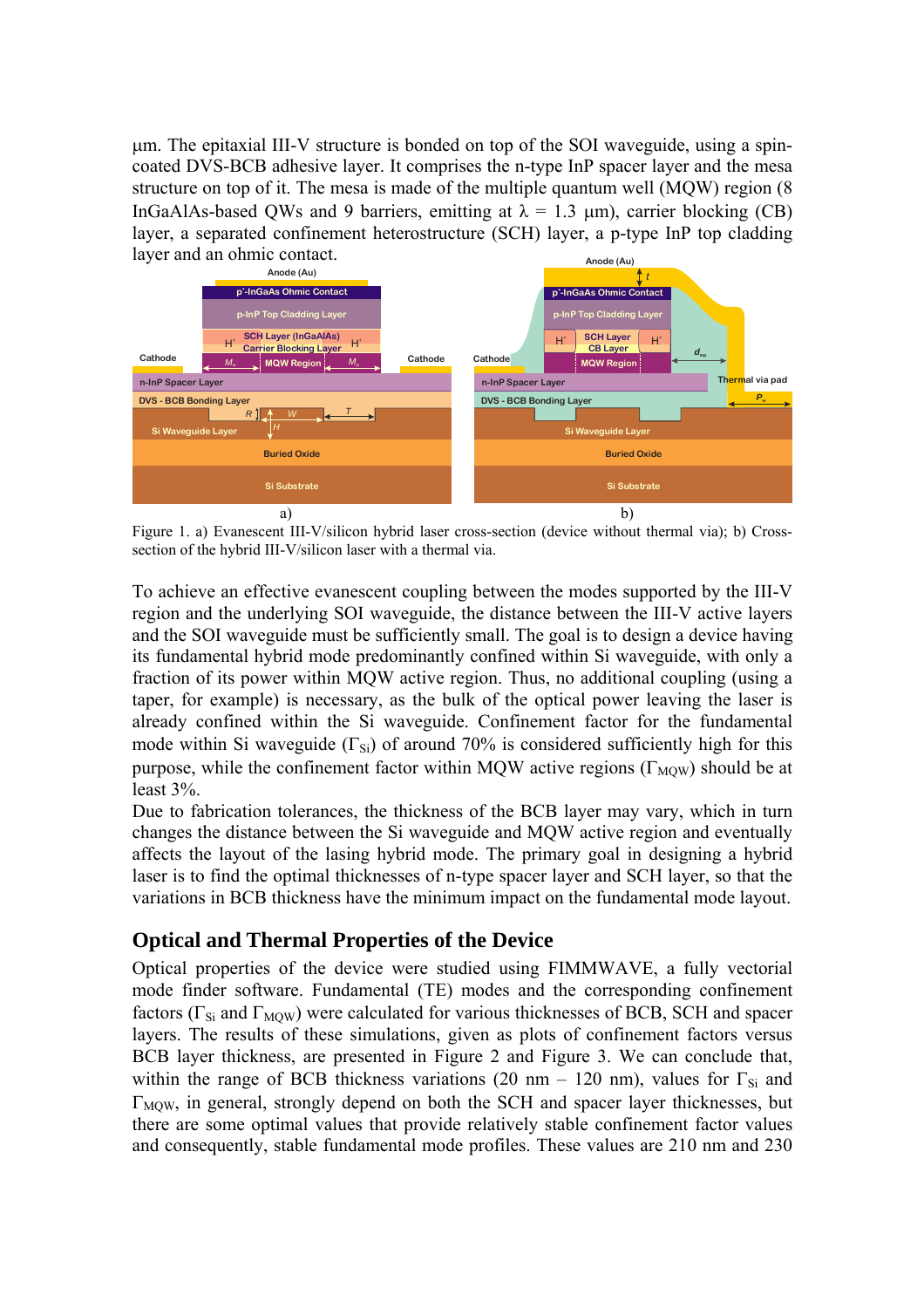nm, for SCH layer and spacer layer thicknesses, respectively. Calculated values for  $\Gamma_{\rm Si}$ and  $\Gamma_{\text{MOW}}$  are around 73% and between 3% and 3.5%, respectively. Parameter that can also be changed is the width of III-V mesa – more specifically, the width of mesa wing section  $(M_w)$ , (see Figure 1a)). In all the simulations, we used value  $M_w = 3 \mu m$ , meaning that the mesa width was 7.2  $\mu$ m (double  $M_w$  value + Si waveguide width). Increasing the mesa width above this value had very small impact on the fundamental mode profile.



Figure 2. Fundamental mode confinement factors dependence on SCH layer and BCB layer thicknesses for a device with 230 nm thick spacer layer ( $\Gamma_{\text{Si}}$  – left plot,  $\Gamma_{\text{MOW}}$  – right plot).



Figure 3. Fundamental mode confinement factors dependence on spacer layer and BCB layer thicknesses for a device with 210 nm thick SCH layer ( $\Gamma_{Si}$  – left plot,  $\Gamma_{MOW}$  – right plot).

Regarding the thermal properties, the goal is to design a device with the lowest possible thermal resistivity. Problem arises from the fact that BCB has a very low thermal conductivity (0.3 W/m·K) which hinders the heat flow from the III-V region down to SOI structure Thus, it is essential to design a device that will remove the excessive heat in an efficient way and better cope with high injection current and/or high ambient temperature. Thermal properties of the device were studied using COMSOL Multiphysics<sup>®</sup> software. The heat source, with a constant heat flux of 10 kW/cm<sup>2</sup>, was confined within the central part of the MQW active region (as the proton implantation in lateral mesa regions will confine current flow to this area). Initially, we studied devices with the cross-section as presented in Figure 1a), with 200 nm thick gold contact on top of the mesa, but with various mesa wing widths. Results of these simulations, presented in Figure 4, show that increasing  $M_w$  significantly reduces thermal resistivity  $R_{\text{th}}$  of the device. However, larger  $M_{\text{w}}$  values lead to an increased